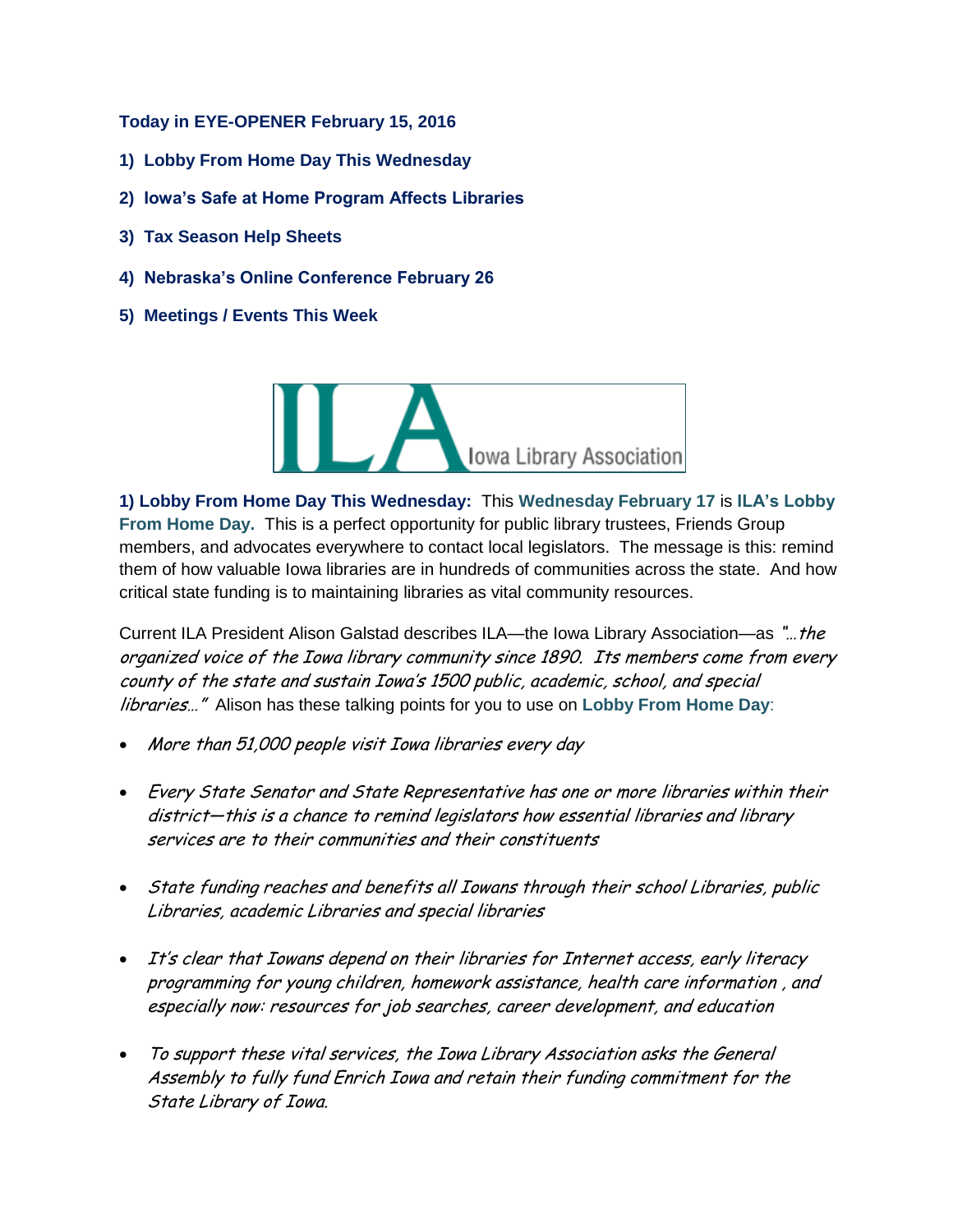Find your legislators here:<https://www.legis.iowa.gov/legislators/find>During the legislative session, Iowa state senators can be reached at Iowa Senate, Statehouse, Des Moines, Iowa 50319—call 515-281-3371. Iowa state representatives can be reached at Iowa House of Representatives, Statehouse, Des Moines, Iowa 50319—call 515- 281-3221. Please help make **Lobby From Home Day 2016** a successful and concerted effort—thank you!!



2) Iowa's Safe at Home Program Affects Libraries: On January 1<sup>st</sup> of this year, Iowa's **"Safe at Home"** program went into effect. **Safe at Home** is an address confidentiality program that seeks to protect survivors of violent crime—domestic abuse, sexual assault, stalking, and trafficking—with a substitute address. This program is administered by the Secretary of State's office and can possibly impact Iowa libraries.

Scott Dermont posted this memo to the PL DIRECTOR'S email list last week: **"Safe at Home"** affords victims of violent crimes an anonymous address that can be used for all purposes. This address

will always be in Des Moines, regardless of the patron's actual city of residence. As you can guess, this may raise some issues when a participant of this program applies for a library card. In these instances, the State Library prefers that you treat this customer as a resident of your town rather than an Open Access customer. If you wish to verify the address of a participant, you can contact the Secretary of State's office in writing…."

## The Secretary of State's website has more:

**Designated Address—**The designated address is assigned to the participant by the Secretary of State's office and is a Des Moines address. By law, this designated address must be accepted where proof of address is required, both by government agencies and private organizations. All participants are given the same address, with the only distinguishing factor being an apartment number that is assigned to each household.

**Mail Forwarding Service—**All mail that is being sent to the participant should be mailed to the designated **Safe at Home** address. This mail will come through the Secretary of State's Office, sorted for each participant, and then forwarded to their actual address. This will cause a minor delay, we are anticipating 5-7 business days, please take this into consideration when mailing any notices to participants.

Scott's memo from last week has more details. And you can also learn more about the **Safe at Home** program at the Secretary of State's website, where you'll find phone numbers and contact information should you have questions <http://safeathome.iowa.gov/>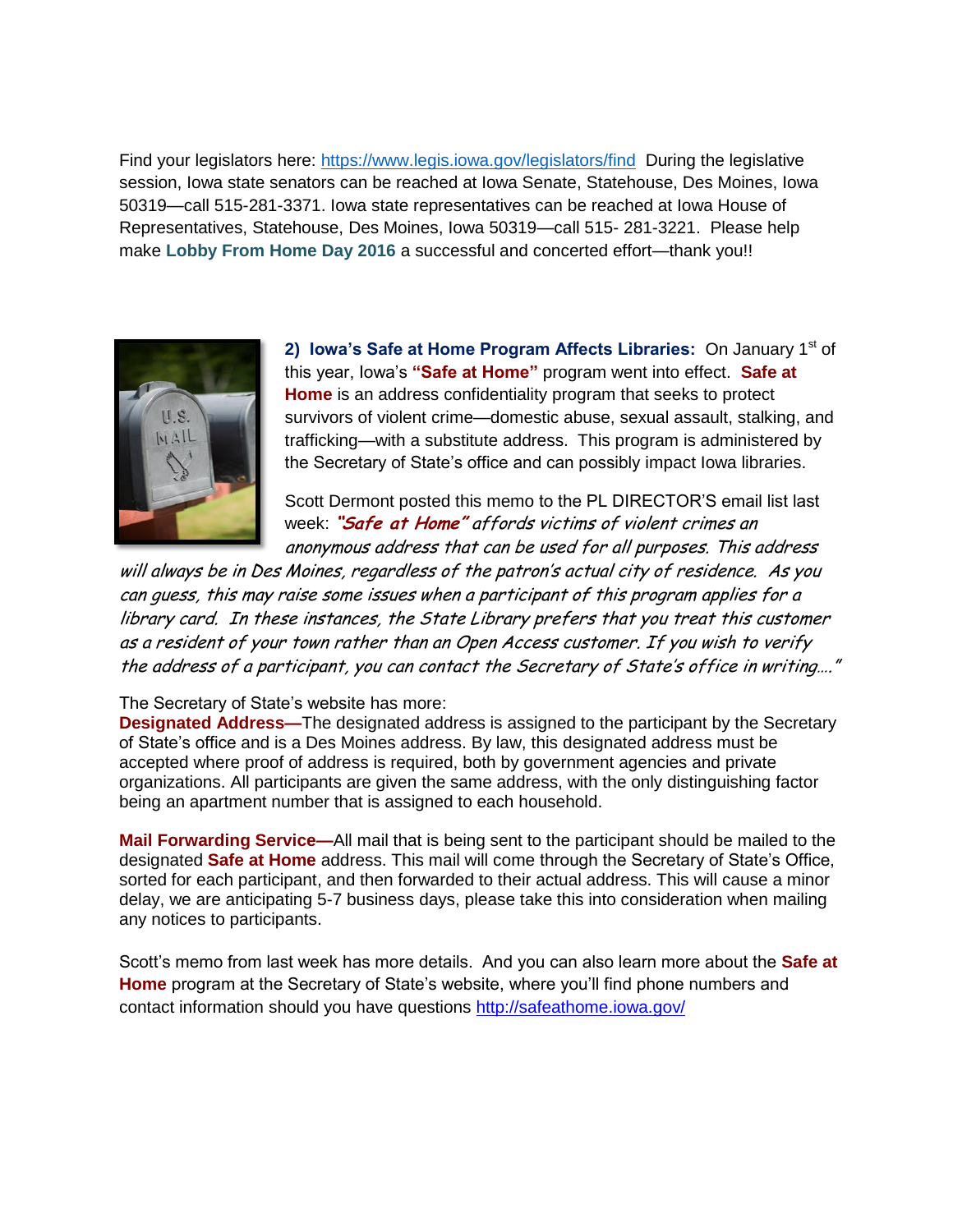**3) Tax Season Help Sheet:** This story is thanks to Louise Alcorn, Technology Service Coordinator with West Des Moines Public Library. Louise developed a handout to distribute to patrons with tax-related questions, available on WDPL website and as a PDF file. Most libraries can identify with the circumstances that prompted Louise to create the handouts: "... Every year we struggle with 'who has tax forms?' We've come to find out that folks at the Federal building have been referring people to the library for tax



forms, which we don't have and neither do many of our neighboring libraries, nor the post offices, nor the banks. Not anymore. Even those agencies that plan to obtain tax forms don't have much, if anything, in hand as yet…"

So Louise developed a help sheet designed to assist patrons in locating tax forms and tax preparation assistance. Some of the information is local, but much of it is state and national. She adds "…granted, many more people are now e-filing, but for those who do need paper forms, these help sheets make good pathfinders . 90% of people go home happy with this information provided…"

Other Iowa libraries are welcome to customize these help sheets with local information. Louise only asks for an attribution, crediting West Des Moines PL for the majority of the content. Find it here<http://www.wdmlibrary.org/research/tax-forms-and-information/>Thanks to Louise for this story!



**4) Nebraska's Online Conference February 26:** Nebraska State Library holds its annual online conference on **Friday February 26**. It's totally free, registration is open nationwide, and there are still plenty of seats still available—register here http://nlcblogs.nebraska.gov/bigtalk/

Nebraska's Online Conference is titled **"Big Talk From Small Libraries."** Running from **8:45AM to 5:00PM**, here are just a few of the topics on tap: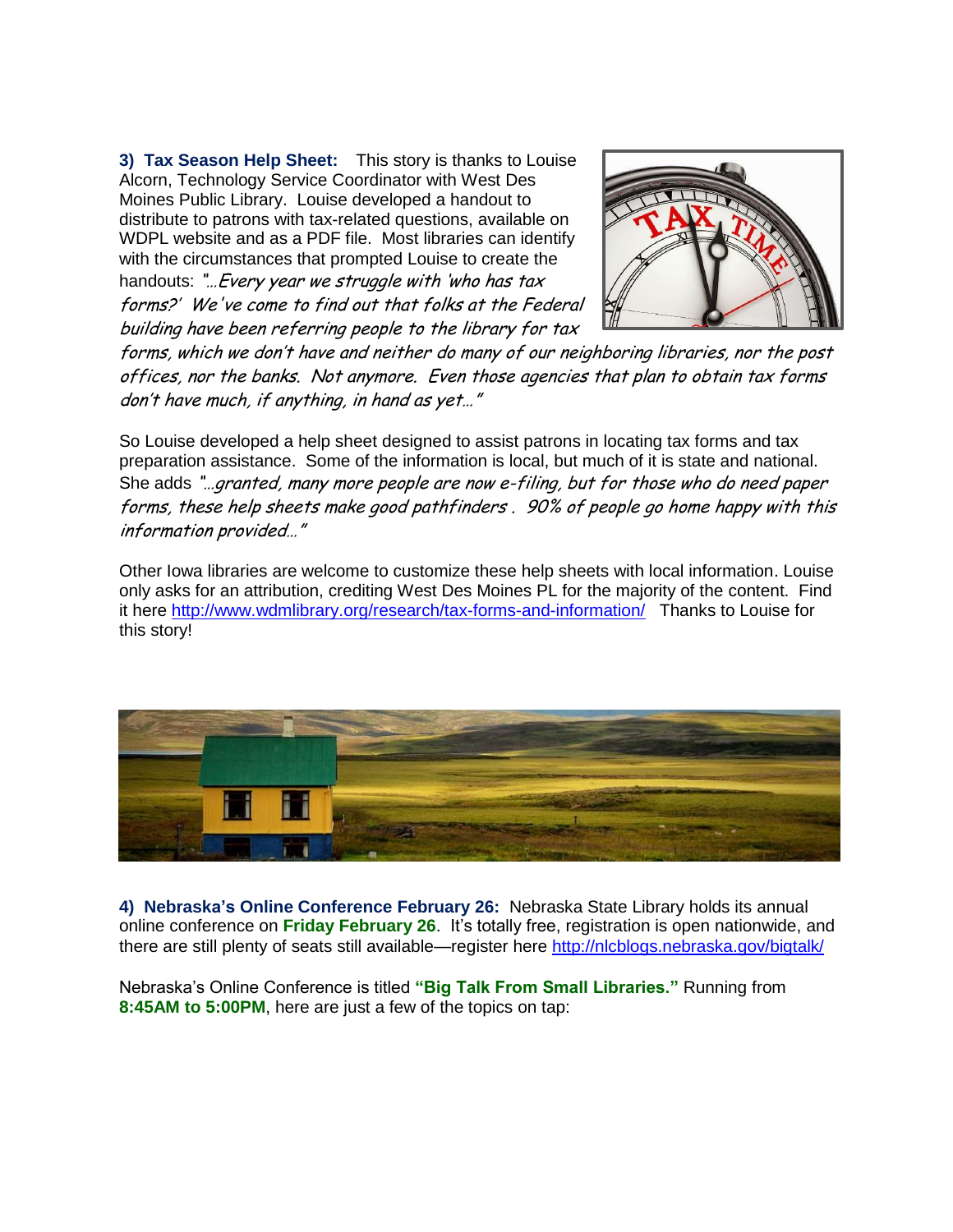- Transforming Your Library From Lovely to Lively
- Leveraging the Power of Little
- To the Big Stage on a Small Budget
- Learn More, Pay Less
- Flip the Script: Changing the Direction of the Library

**Big Talk From Small Libraries** will be broadcast using GoToWebinar online meeting software. Login instructions will be e-mailed to registered attendees the day before the conference. Please see the [NLC Online Sessions webpage](http://nlc.nebraska.gov/calendar/online.aspx) for detailed information about GoToWebinar, including system requirements and firewall configuration.

If several staff from the same library want to attend the conference, organizers ask that you register in one person's name, then indicate the size of your viewing party. On the registration page, simply list "Additional Attendees" on the one registration submitted for your library. And yes, Nebraska's **Big Talk From Small Libraries** is worth c.e. credits for Iowa's staff. You'll just need to submit a **Learning Activity Written Summary** found on our website here <http://www.statelibraryofiowa.org/ld/c-d/continuing-ed/learning-activity-written-summary>

**5) Meetings / Events This Week:** Lots of action this week! Both Hospers and Sloan library boards meet with me online this evening for an overview of *Planning For Results*. Online meetings like this are a great option, especially in frozen February!

*Jumpstart Your Trusteeship*, a 3-part webinar series for boards, begins this week. The first session is tomorrow evening **February 16** (6:00-7:30PM) "**An Overview of the Iowa Library Trustees' Handbook."** Part 2 "Toward Better Board Recruitment" follows next Tuesday Feb23, followed by Part 3 "Toward Better Board Meetings" on March 1. Parts 2-3 are still available for registration in the c.e. catalog. Trustees can register individually by setting up their own account in the c.e.catalog. Or watch these webinars together as a group. Either way, this *Jumpstart* online series presents a good opportunity for trustee training!

This **Friday February 19**, fans of **Big Ideas Book Discussions** meet to talk about the book 13 Ways to Kill Your Community (9:30-11:00)

**Website Worktime** is back this week with Marie Harms and District LRTs online demonstrating **PLOW website features**. PLOW websites will be moving away from using **Shelfari** in favor of using **Goodreads**. Learn more in one of two sessions: chose either **Thursday Feb18** (9:00- 10:00AM) **or Friday Feb19** (10:00-11:00AM) No registration required, also no c.e. credit awarded, use this room link<https://ials.adobeconnect.com/webwork/>

Finally, plenty of choices remain for national webinars in February. A few show below, find the full listing and registration details here [http://www.statelibraryofiowa.org/ld/c-d/continuing](http://www.statelibraryofiowa.org/ld/c-d/continuing-ed/other-conted)[ed/other-conted](http://www.statelibraryofiowa.org/ld/c-d/continuing-ed/other-conted)